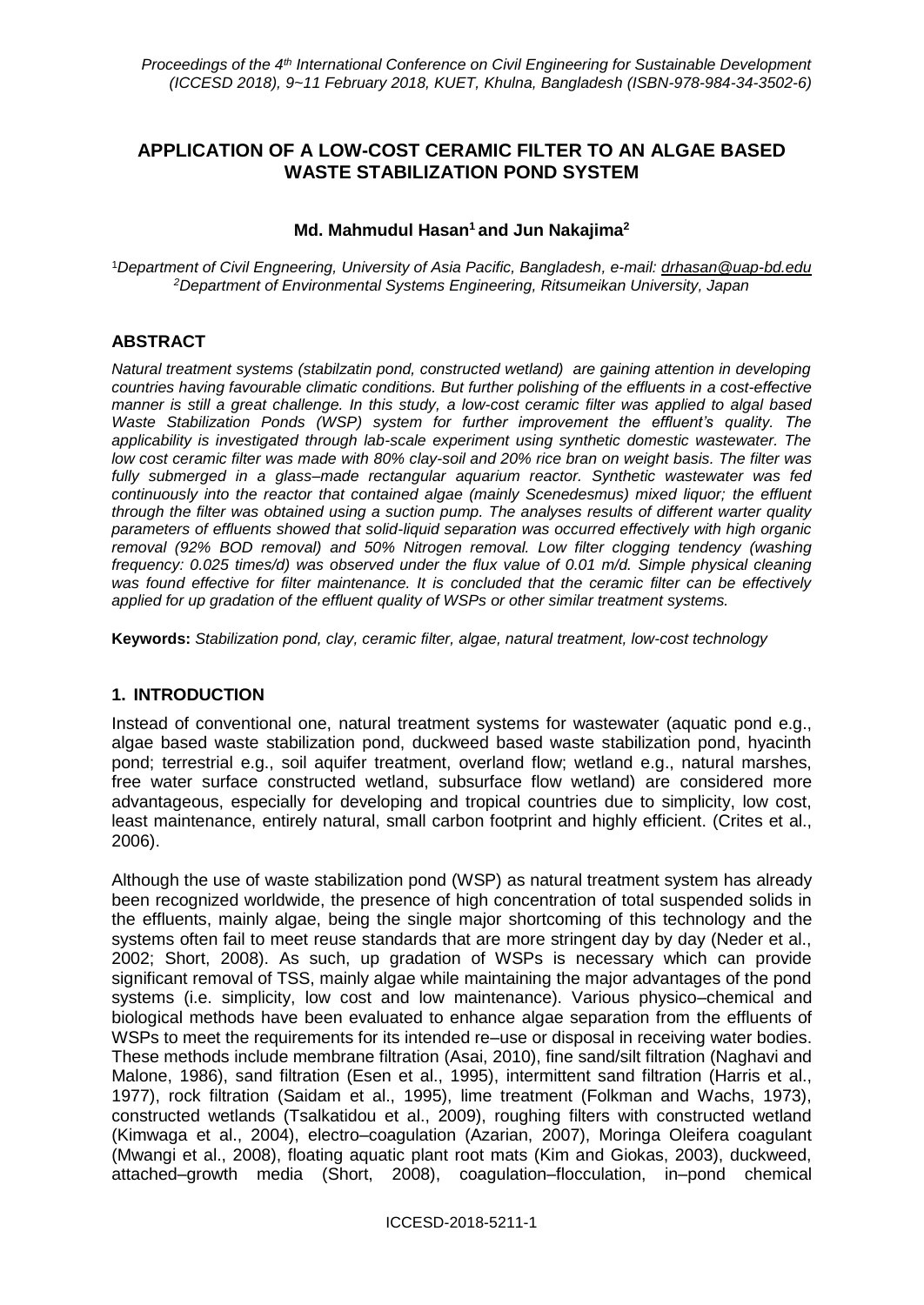precipitation of suspended materials, biological harvesting, granular media filtration (Neder et al., 2002). However, these technologies have some disadvantages such as: high installation cost, operational and maintenance difficulties, high sludge production, requirement of chemical compounds, requirement of low loading rates, inconsistent performance etc. Such drawbacks could be counter balanced by using low cost ceramic filters. A low-cost ceramic filter made with locally available and cheap materials (clay soil and rice bran) was developed for the application of arsenic (As) removal from groundwater and significant removal of As was achieved due to effective Fe-As floc separation performance of the filter (Hasan et al., 2012; Nakajima et al., 2010; Shafiquzzaman et al., 2011). Another study showed its potential application to MBR process for the separation of activated sludge under aerobic condition (Hasan et al., 2011; Hasan et al., 2014). This ceramic filter seemed to be applicable to algae based WSP system for the separation of algae to further improvement of its effluents. Therefore, the aim of this study to investigate the applicability of this ceramic filter to an algae based WSP system through lab-scale experiment.

# **2. METHODOLOGY**

## **2.1 Manufacturing of low cost ceramic filter**

The low-cost ceramic filter was manufactured according to the previous study (Hasan et al., 2012; Nakajima et al., 2010; Shafiquzzaman et al., 2011). The ingredients of the filter were clay soil and rice bran which were collected from a local brickfield and a rice processing factory respectively in Khulna city, south–western part of Bangladesh. The ratio of clay soil (dried, ground and sieved by 0.5 mm mesh) and rice bran (dried and sieved by 1 mm mesh) was 80:20 on weight basis. Sufficient amount of water was added with the mixture to make dough for making filter. A hollow cylindrical shape of the filter (10 cm height, 10 cm outer diameter and 4 cm inner diameter) was made with the dough by using a dice of wood and PVC pipe. After sun dried the filter was burnt at  $900^{\circ}$ C in a small scale local kiln in the same region. The pore size of the filter was 1–5 µm. The manufacturing cost for one ceramic filter was estimated to be US\$0.2–0.3.

# **2.2 Experimental set up and specification**

Figure 1 shows the schematic interpretation of the experimental set up. A glass–made rectangular aquarium tank (28 litre effective volume with 60 cm (Length)  $\times$  30 cm (Width)  $\times$ 26 cm (Height)) was used where the ceramic filter (filter area:  $0.04$  m<sup>2</sup>) was fully submerged in algae mixed liquor. The reactor was artificially lightened (6000±500 lux and 12 hrs. cycle of dark and light) and was totally covered by black fabrics to prevent entering the light from outside. Synthetic wastewater (domestic), with glucose as the carbon source was fed continuously into the reactor. The initial concentration of BOD, N and P were kept constant as 20 mg/L, 40 mg/L and 4 mg/L respectively. The permeate effluent was obtained through the filter by suction pump. The algae mixed liquor was prepared by culturing the algae (mainly Scenedsmus and collected from Lake Biwa, Japan) around two weeks according to the conditions stated in Table 1 using the same synthetic wastewater. A pressure gauge was connected to record the transmembrane pressure (TMP). Water heater was also placed in the reactor to maintain the temperature of  $25^{\circ}$ C.

The experiment was continued for 70 days with a flux value of 0.1 m/d and HRT of 7 days. The reactor was monitored by daily (at morning: after 30 minutes of light on and at evening: before three hours of light off) measurements of the reactors volume, temperature, pH, dissolved oxygen (DO) and TMP. The reactor volume was kept stable by controlling the feeding pumps. The BOD, T–N,  $NO<sub>2</sub>–N$ ,  $NO<sub>3</sub>–N$ ,  $PO<sub>4</sub>–P$  concentrations in the effluent and SS and Chlorophyll–a (Chl–a) for algae concentrations in the reactor were measured periodically.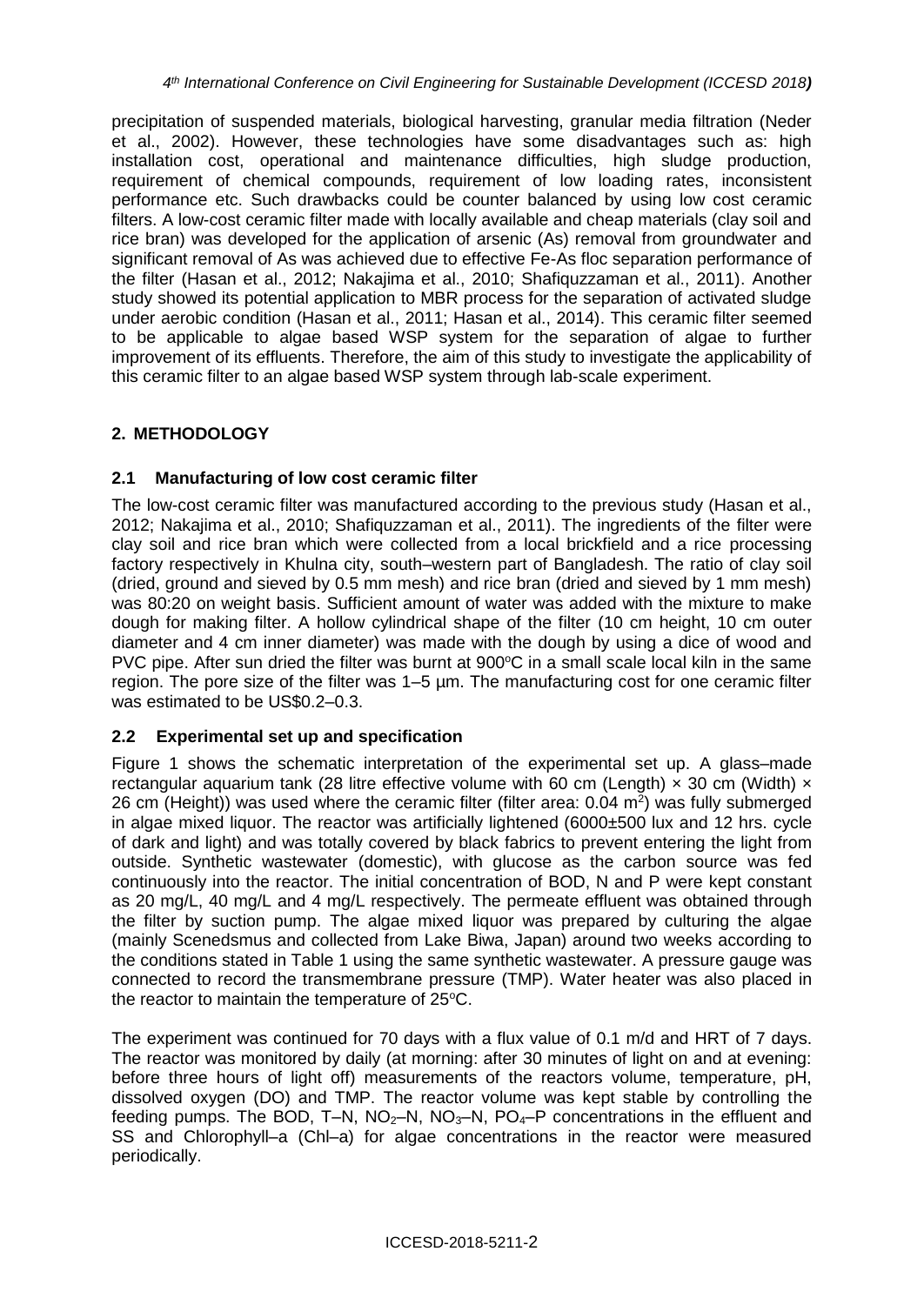

Figure 1: Sketch diagram of the experimental set up.

| Table 1: Algae culture conditions |  |
|-----------------------------------|--|
|-----------------------------------|--|

| <b>Parameters</b>      | <b>Descriptions</b>                        |
|------------------------|--------------------------------------------|
| Membrane module        | Flat type, 0.4 µm pore size, Kubota, Japan |
| Reactor volume (L)     | 28                                         |
| $HRT$ (d)              |                                            |
| Light: Dark cycle (hr) | 12.12                                      |
| BOD (mg/L)             | 20                                         |
| $P$ (mg/L)             | 4                                          |
| $N$ (mg/L)             | 40                                         |

### **2.3 Analytical methods**

BOD, T–N,  $NO<sub>2</sub>$ –N,  $NO<sub>3</sub>$ –N and  $PO<sub>4</sub>$ –P were measured by using the Japan Industrial Standard method (JISC, 2008). Molybdenum blue-ascorbic acid reduction colorimetric method was used for  $PO_4-P$ . T-N was measured by potassium peroxodisulfate digestion followed by ultraviolet spectrometry method. HITACHI U-2900 spectrophotometer was used for PO4–P and T–N measurement. pH and DO were measured by using pH meter (HORIBA, F–21) and DO meter (HACH HQ 30d), respectively. Chl–a was measured by UV method (HPLC) using HITACHI U–2900 Spectrophotometer.

### **3. RESULTS**

### **3.1 Operational conditions**

It was observed that average value of pH at morning was 8.4±0.2 while at evening it was 8.5±0.2 during 70 days of operation. The higher value at evening might be due to uptake of  $CO<sub>2</sub>$  by algae during photosynthesis period. Therefore, the differences were observed in the morning and evening. The DO concentrations were found almost 2–3 times higher at evening time (average value:  $8.5\pm1.6$  mg/L) rather than morning (average value:  $3.2\pm1.0$ mg/L) which are also due to the  $O<sub>2</sub>$  production by algae during photosynthesis. Although the temperature was kept at 25°C, the high temperature during the evening time (average value: 29.5 $\pm$ 1.1 °C) rather than morning time (average value: 25.7 $\pm$ 0.5 °C) might be caused by the thermal radiation of the lights. In the case of actual stabilizing ponds, the wind aids re– aeration, but in this experiment the reactor was covered with black fabrics, so the influence of wind etc. cannot be considered. Though zooplankton and detritus also exist in SS in this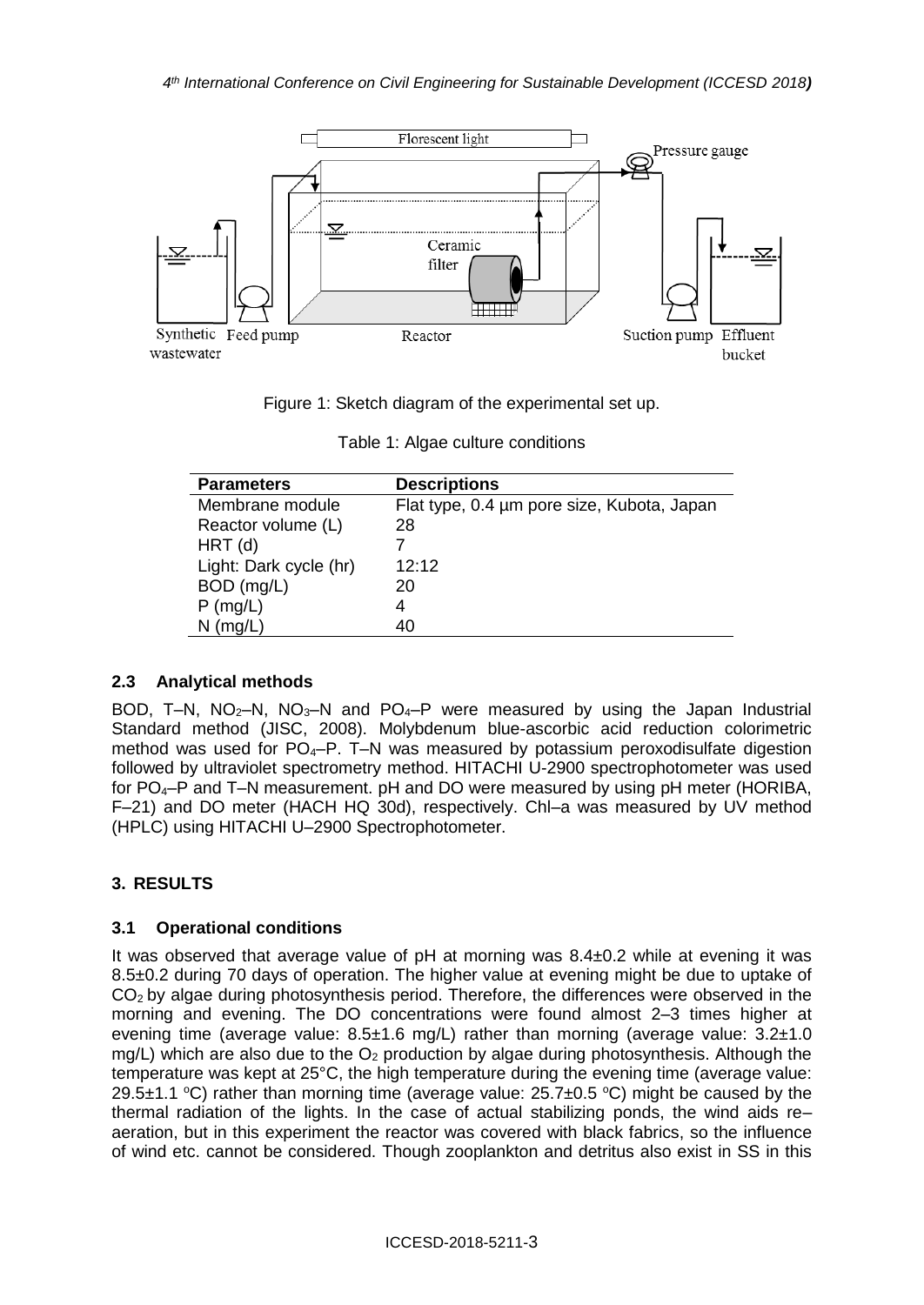study, but majority percentage would be algae as DO increases in evening period. The concentration of SS and Chl–a was 49.6±11.0 mg/L and 0.18±0.07 μmol/L respectively.

#### **3.2 Organic removal**

Figure 2 shows the BOD concentration in influent and effluent. Though the influent BOD concentration was 20 mg/L but the actual measurement was found  $23.36 \pm 1.30$  mg/L on average. The average value of effluent BOD was  $1.84 \pm 2.0$  mg/L and it took almost one week to decrease the BOD concentration <5 mg/L from 23.36 mg/L. Therefore, 92% BOD removal rate was achieved that indicated sufficient biodegradation of organic matter in 7 days HRT.



Figure 2: BOD concentrations in influents and effluents.

#### **3.3 Nitrogen removal**

Figure 3 shows the change of nitrogen  $(T-N, NO<sub>2</sub>-N$  and  $NO<sub>3</sub>-N)$  concentrations with time According to figure 3,  $NO<sub>2</sub>–N$  concentrations decreased whereas  $NO<sub>3</sub>–N$  concentration increased during 0 to 21 days and then remain stable. This suggested that nitrification was carried out via oxygen supply by photosynthesis of algae. The deviation between summation of NO<sub>2</sub> (3.9  $\pm$  5.7 mg/L), NO<sub>3</sub> (12.2  $\pm$  4.1 mg/L) and T–N (21.3  $\pm$  3.5 mg/L) emphasized insignificant denitrification activities due to lack of organic carbon. Consequently, the nitrogen removal rate was around 50%.



Figure 3: Nitrogen concentrations in effluents.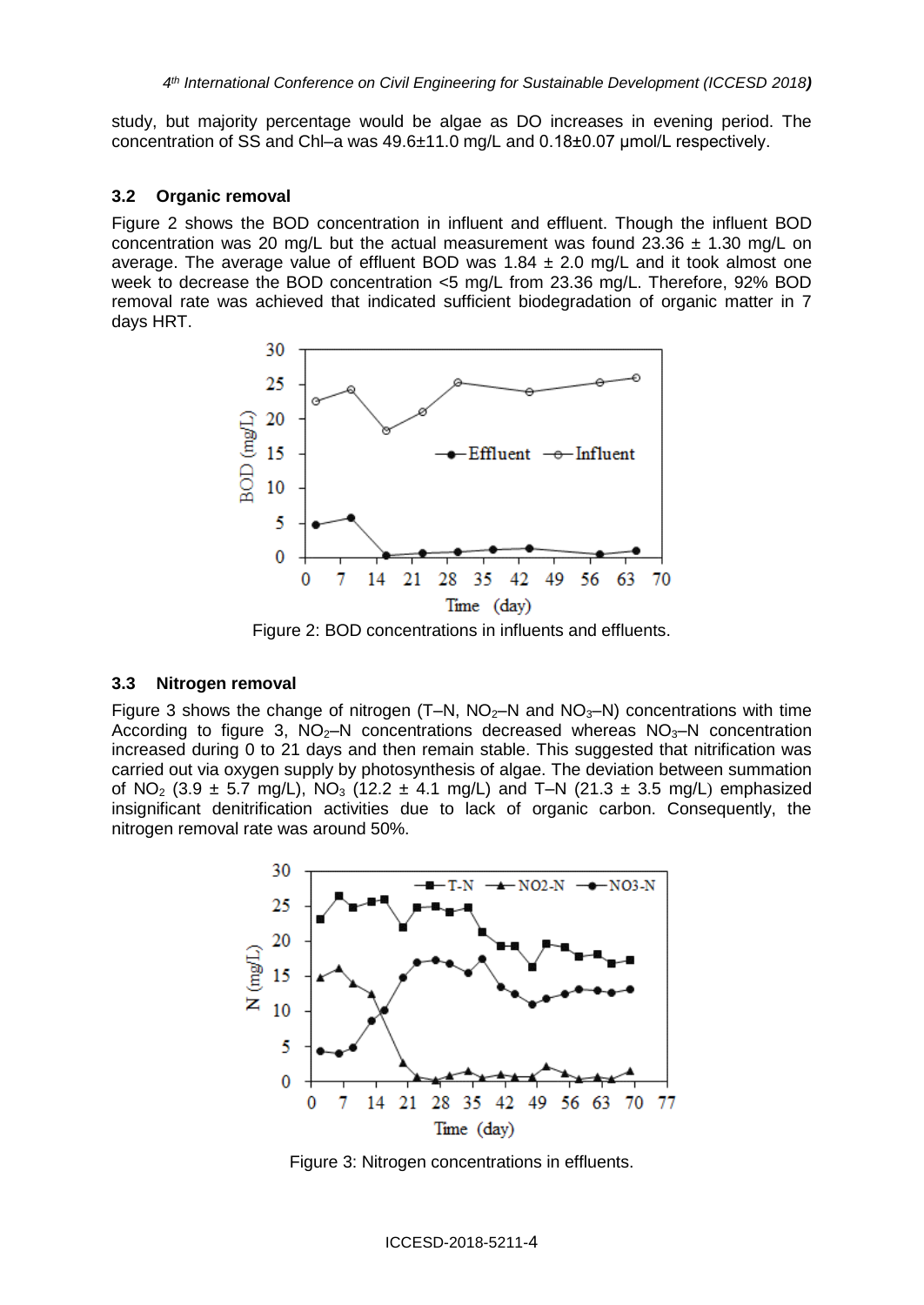#### **3.4 Phosphorus removal**

Low removal of phosphorus was observed during the experiment (figure 4). Literature also reported the lower removal rate of phosphorus in the stabilizing pond which would to be approximately 15% to 50% (Garcia et al., 2000). It also stated that phosphorus removal in the stabilizing pond method is insignificant in the absence of added chemical for coagulation and reported that phosphorus can be reduced to 1 mg/L or less by adding aluminium sulphate or ferric chloride (Reed, 1995).



Figure 4: Phosphorus concentrations in influents and effluents.

#### **3.5 Filter maintenance**

A green layer of accumulated algae on filter surface was found during the operations that increase the Transmembrane Pressure (TMP). While reach the TMP value equal to 3.0 MPa the filter was cleaned physically using soft brush with water rinse and found effective to reclaim the flux performance (figure 5). Therefore, reversible fouling of the filter was observed during the operations. It was required only one time cleaning the filter during 70 days of operation indicated low clogging tendency (washing frequency: 0.025 times/d) under flux value of 0.1 m/d. Also, if necessary the filter could be replaced by a new one because its manufacturing procedure was easy and inexpensive.



Figure 5: TMP profile during 70 days of operation.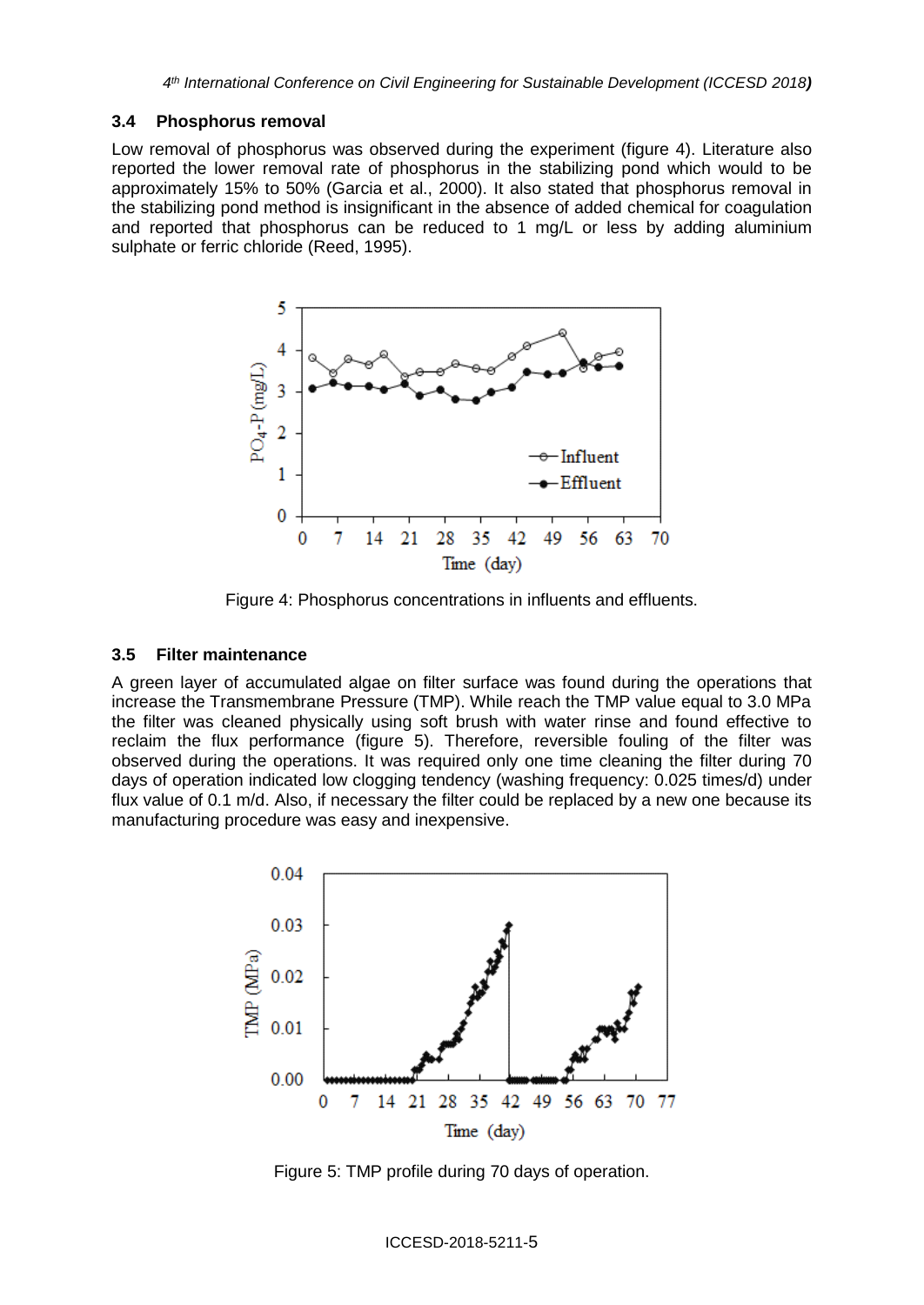### **4. CONCLUSIONS**

The main conclusions could be summarized as follows:

Efficient solid-liquid separation, especially algal community was achieved while using the low-cost ceramic filter; 92% BOD and 50% nitrogen removal was observed; low clogging tendency of filter was found under flux value of 0.1 m/d; simple physical cleaning was found effective for filter maintenance; more trials are required to identify optimum hydraulic loadings and associated size and shape of the filter prior to real–scale application.

#### **ACKNOWLEDGEMENT**

This work was partly supported by the Open Research Centre Project for Private Universities Matching Fund from the Ministry of Education, Culture, Sports, Science and Technology, Japan. The contribution of Mr. Seiki Kitamura during data collection was highly acknowledged.

## **REFERENCES**

- Asai, R. (2010). Membrane separation of algae for water reclamation in stabilization ponds. Master's Thesis, Graduate School of Science and Engineering, Ritsumeikan University, Japan.
- Azarian, G.H., Mesdaghinia, A.R., Vaezi, F., Nabizadeh, R., & Nematollahi, D. (2007). Algae removal by electro–coagulation process, application for treatment of the effluent from an industrial wastewater treatment plant. Iranian Journal of Public Health, 36, 57–64.
- Crites, R.W., Joe Middlebrooks, J., & Reed, S.C. (2006). Natural Wastewater Treatment Systems. CRC Press, Taylor & Francis Group, 6000 Broken Sound Parkway NW, Suite 300 Boca Raton, FL 33487–2742.
- Esen, I.I., Puskas, K., Banat I.M., & Al-Daher, R. (1995). Algae removal by sand filtration and reuse of filter material. Waste Management, 11, 59–65.
- Folkman, Y., & Wachs, A.M. (1973). Removal of algae from stabilization pond effluents by lime treatment. Water Research, 7, 419–435.
- Garcia, J., Mujeriego, R., Bourrouet, A., Penuelas, G., & Freixes, A. (2000). Wastewater treatment by pond systems: experiences in Catalonia, Spain. Water Science Technology, 42, 35–42.
- Harris, S.E., Reynolds, J.H., Hill, D.W., Filip, D.S., & Middlebrooks, E.J. (1977). Intermittent sand filtration for upgrading waste stabilization pond effluent. Journal of Water Pollution Control Federation, 49, 83–102.
- Hasan, M.M., & Nakajima, J. (2014). Operational factors in membrane bioreactors using a simple ceramic filter. Journal of Water Environment and Technology, 12, 65–75.
- Hasan, M.M., Shafiquzzaman, M., Azam, M.S., & Nakajima, J. (2011). Application of a simple ceramic filter to membrane bioreactor. Desalination, 276, 272–276.
- Hasan, M.M., Shafiquzzaman, M., Nakajima, J., & Bari, Q.H. (2012). Application of a simple arsenic removal filter in a rural area of Bangladesh. WST: Water Supply, 12, 658–665.
- Japanese Industrial Standards Committee (JISC) (2008). Testing methods for industrial wastewater. Publication JIS K0102, Japanese Standards Association, Tokyo, Japan.
- Kim, Y., & Giakos, D.L. (2003). Separation of algal particles from waste stabilization ponds by floating aquatic plant: Design approach. Environmental Engineering Research, 8, 152–161.
- Kimwaga, R.J., Mashauri, D.A., Mbwette, T.S.A., Katima, J.H.Y., & Jorgensen, S.E. (2004). Use of coupled dynamic roughing filters and subsurface horizontal flow constructed wetland system as appropriate technology for upgrading waste stabilization ponds effluents in Tanzania. Physics and Chemistry of Earth, 29, 1243–1251.
- Mwangi, G.M., Thumbi, G.M., & Kibetu, P.M. (2008). Removal of algae in stabilization ponds effluent using Moringa Oleifera coagulant. Journal of Civil Engineering Research and Practice, 5, 53–61.
- Naghavi, B., & Malone, R.R. (1986). Algae removal by fine sand/silt filtration. Water Research, 20, 377–383.
- Nakajima, J., Shafiquzzaman, M., & Bari, Q.H. (2010). A simple filter for the removal of arsenic and iron from groundwater. Patent, Bangladesh. No–215/2010.
- Neder, K.D., Carneiro, G.A., Queiroz, T.R., & de Souza, M.A.A. (2002). Selection of natural treatment processes for algae removal from stabilization ponds effluents in Brasilia, using multicriteria methods. Water Science Technology, 46, 347–354.